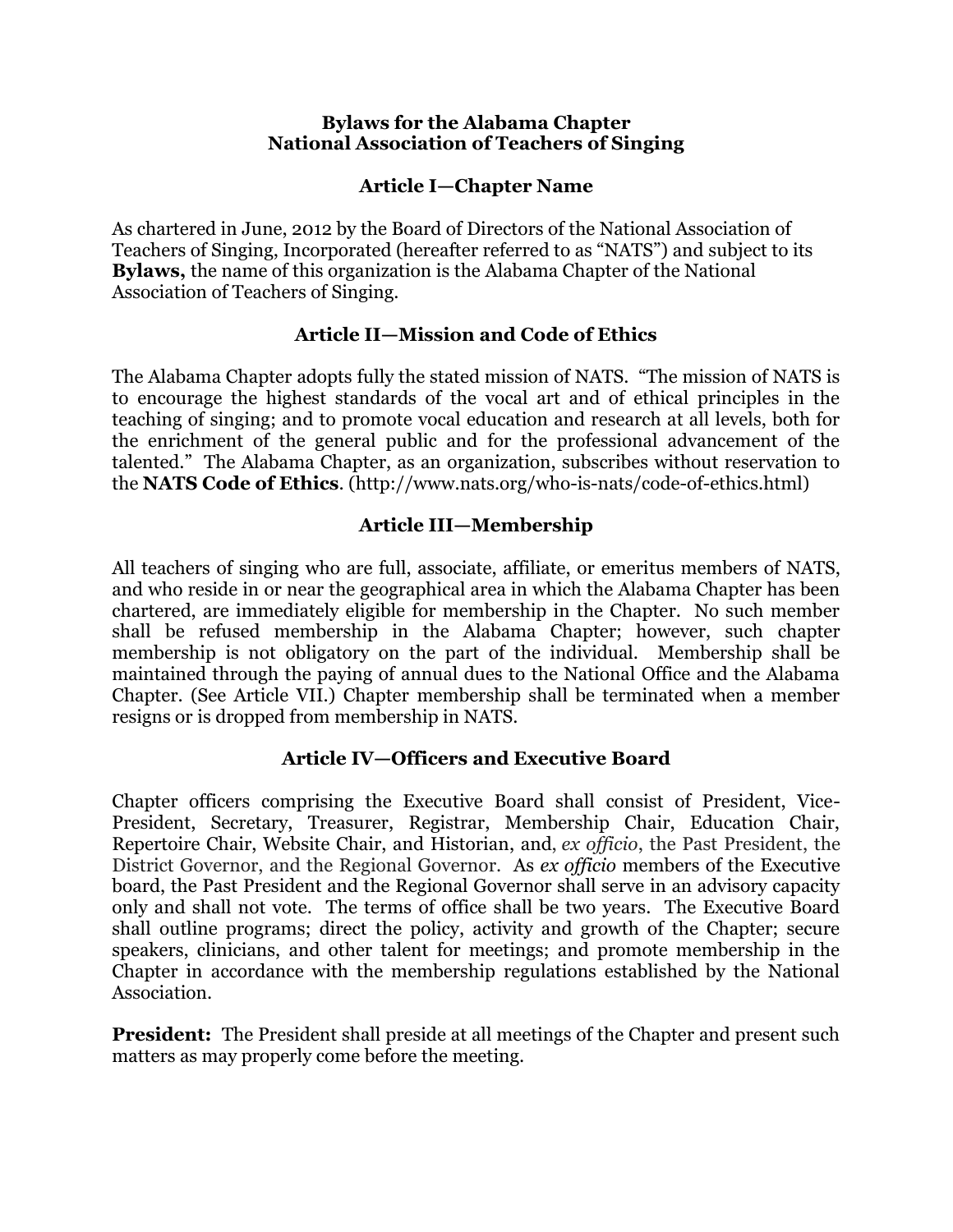**Vice-President:** The Vice-President shall assist the President in his/her duties and preside at meetings when the president is absent. He/she shall normally move up to the presidency after serving as Vice-President.

Neither the President nor Vice-President shall serve consecutively for more than two terms.

**Secretary:** The Secretary shall keep accurate minutes of all meetings and conduct necessary correspondence, unless another chapter member is designated for this task. In conformity with the published deadline dates, the secretary will submit chapter news and activity reports, as requested to the NATS executive office and/or to the Regional Governor. Election of Chapter officers shall be immediately reported to the Regional Governor by the Secretary.

**Treasurer:** The Treasurer shall keep an accurate account of the finances of the Chapter, pay all properly authorized bills of the Chapter, and will submit an annual report of the Chapter's finances to the membership.

**Registrar:** The Registrar shall be responsible for the organization and execution of the Chapter's annual student auditions. The Registrar will coordinate with the Chapter President all communication to the membership regarding the auditions, including teacher/student registration materials and the schedule of auditions. The Registrar shall also coordinate with the site host with regard to organizing adequate audition space for the event, travel information, and hotel/motel information for members and students.

**Membership Chair:** The Membership Chair shall maintain close ties with voice instructors in the state and cultivate membership among colleagues who are not currently NATS members; expediently advertise the organization to gain new members; and shall maintain contact with inactive and retired members.

**Education Chair:** The Education Chair shall be responsible for oversight of ALANATS Workshops, working in cooperation with the Executive Board, including the selection of clinicians, coordination with site hosts and dissemination of information to the membership. The Education Chair will also notify the membership of any educational enrichment opportunities that occur in the Chapter.

**Repertoire Chair:** The Repertoire Chair shall be responsible for adjudicating repertoire for the annual Student Auditions, including hearing and deciding questions regarding appropriate repertoire in keeping with the **Guidelines** set forth by the Alabama Chapter. The Repertoire Chair will also maintain a current knowledge of repertoire collections and new repertoire in order to adjudicate the selection of repertoire for the Student Auditions.

**Website Chair:** The Website Chair shall maintain the Chapter website, working in cooperation with the Executive Board to supply current information about upcoming events to the membership.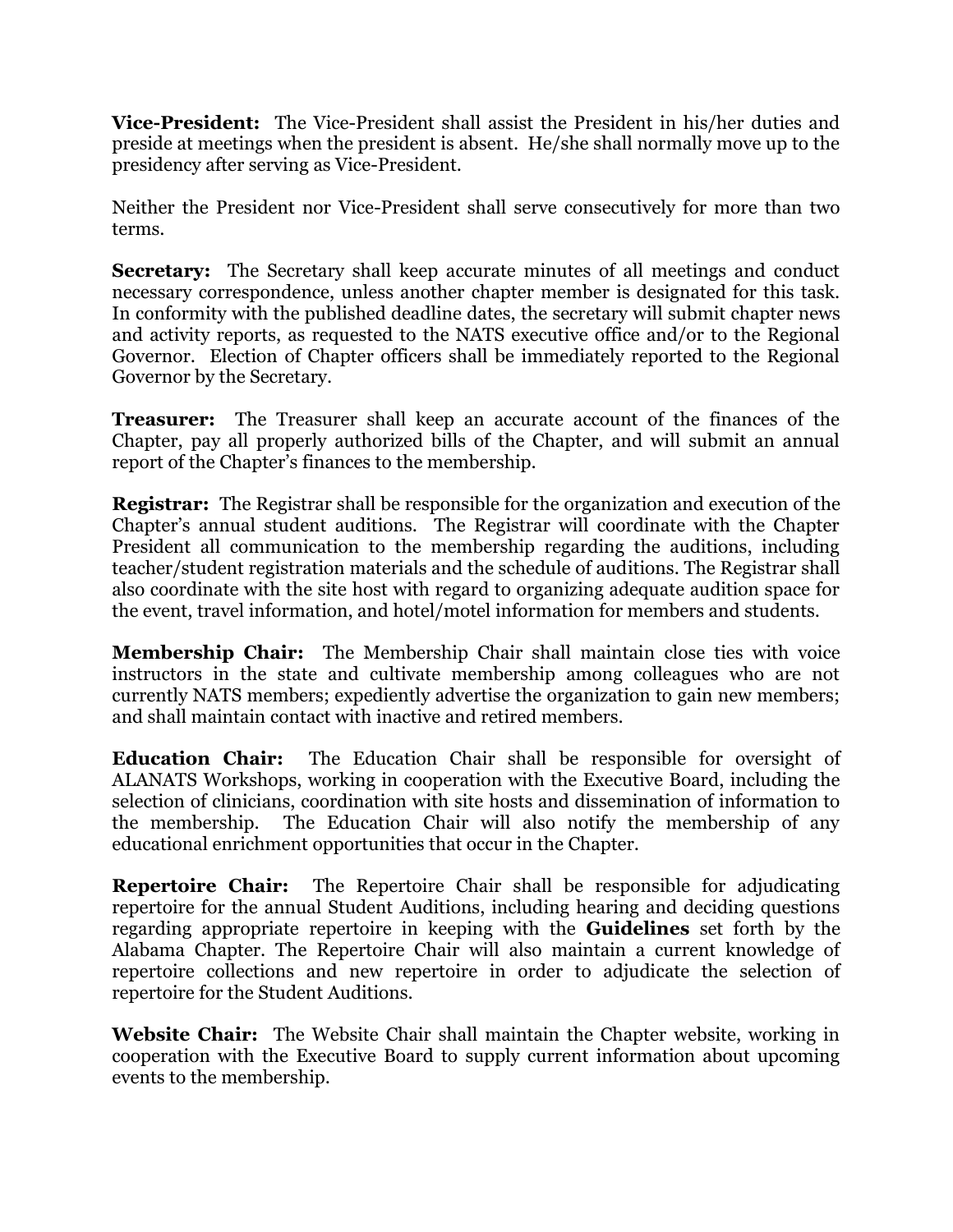**Historian:** The Historian shall create and maintain the portion of the Chapter website devoted to past events and shall maintain such other materials as are available about the history of the Chapter.

Special officers, committees, or chairmen may be appointed by the President to serve in such temporary capacities as occasions may demand. Any administrative officer, whether elected or appointed, shall cease to hold office upon termination of his/her membership in NATS. Upon proof of due cause, any elected officer may be removed from office by two-thirds vote of the Chapter membership.

# **Article V—Meetings**

There shall be at least one business meeting of the Chapter each year, which shall be held in conjunction with the annual Student Auditions in February. An announcement of the meeting, with proposed agenda and program, will be communicated to the membership at least twenty-one days prior to the date of each meeting. The location of Alabama Chapter meetings will rotate from year to year because of the wide geographical area of the Chapter. Chapter meetings may be called by the President or by any responsible segment of the membership provided in the latter instance that the Chapter officers and the remainder of the Chapter membership are notified at least twenty-one days in advance of such a meeting. The Executive Board shall meet in February and October of each year. The Chapter President shall report the condition of the Chapter to the membership at least once each year through the Chapter website (www.alanats.org) and/or by e-mail.

# **Article VI—Elections and Quorum**

At the spring meeting of the Chapter, elections will be held. A nominating committee appointed by the President will provide a slate of nominees for the offices stated above. The nominating committee will follow the suggested process by the National Office as follows:

- 1. Appoint a nominating committee of at least three people.
- 2. Nominating committee issues a call to the membership for nominations that includes
- a deadline for receipt.
- 3. Nominating committee considers nominations along with any recommendations from committee members.
- 4. Nominating committee develops and recommends slate.
- 5. At the vote (when it is in person at a meeting) there should be a call for nominations from the floor. Anyone making a nomination from the floor should seek the approval of the nominee prior to putting the name in consideration.

The meeting at which an election will take place will be announced as such to all members of the Chapter at least twenty-one days in advance of the meeting date and the slate of nominees will be given. Officers elected will take office at once, serving until the